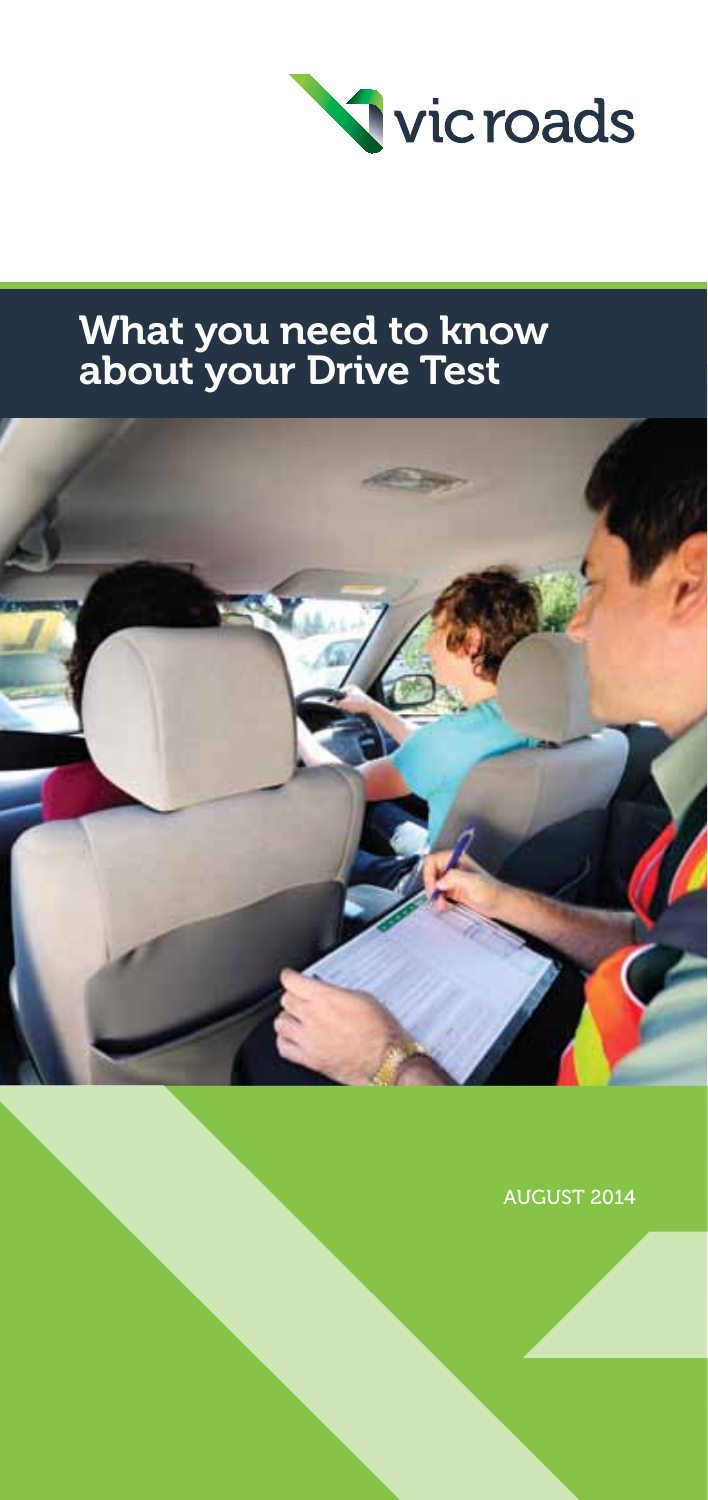# About the Drive Test

New probationary drivers have a high risk of being involved in a crash.

To increase the safety of young drivers, there are rules for learner and probationary drivers:

- $\blacksquare$  most learner drivers must have at least 120 hours (including 10 hours night driving) of supervised driving experience before attempting to pass the tests needed for a probationary licence
- $\blacksquare$  after passing the tests, there will be a two-stage probationary period: P1 (red P plates) for one year and P2 (green P plates) for three years.

All learner drivers have to pass two tests to get their licence – the Hazard Perception Test and an on-road practical Drive Test.

The Drive Test helps identify drivers who are ready to drive safely on their own.

You're more likely to pass the Drive Test if you:

- have had at least 120 hours of supervised driving experience
- $\blacksquare$  have had supervised driving experience in a broad range of different driving conditions – such as at night, in wet weather, and on roads with different speed limits
- can drive safely and legally in different driving situations – such as in normal and busy traffic, at intersections and on multi-lane roads.

Follow the four stages in the *Learner Kit* to safely guide your driving practice. Make sure you correctly fill in the *Learner Log Book* as you go.

You will receive a free copy of the *Learner Kit* when you pass your learner permit test.

This brochure has general information about what you need to know and do to pass your Drive Test in Victoria.

For more detailed information about the test, learner and probationary requirements, and to view the *Learner Kit* visit vicroads.vic.gov.au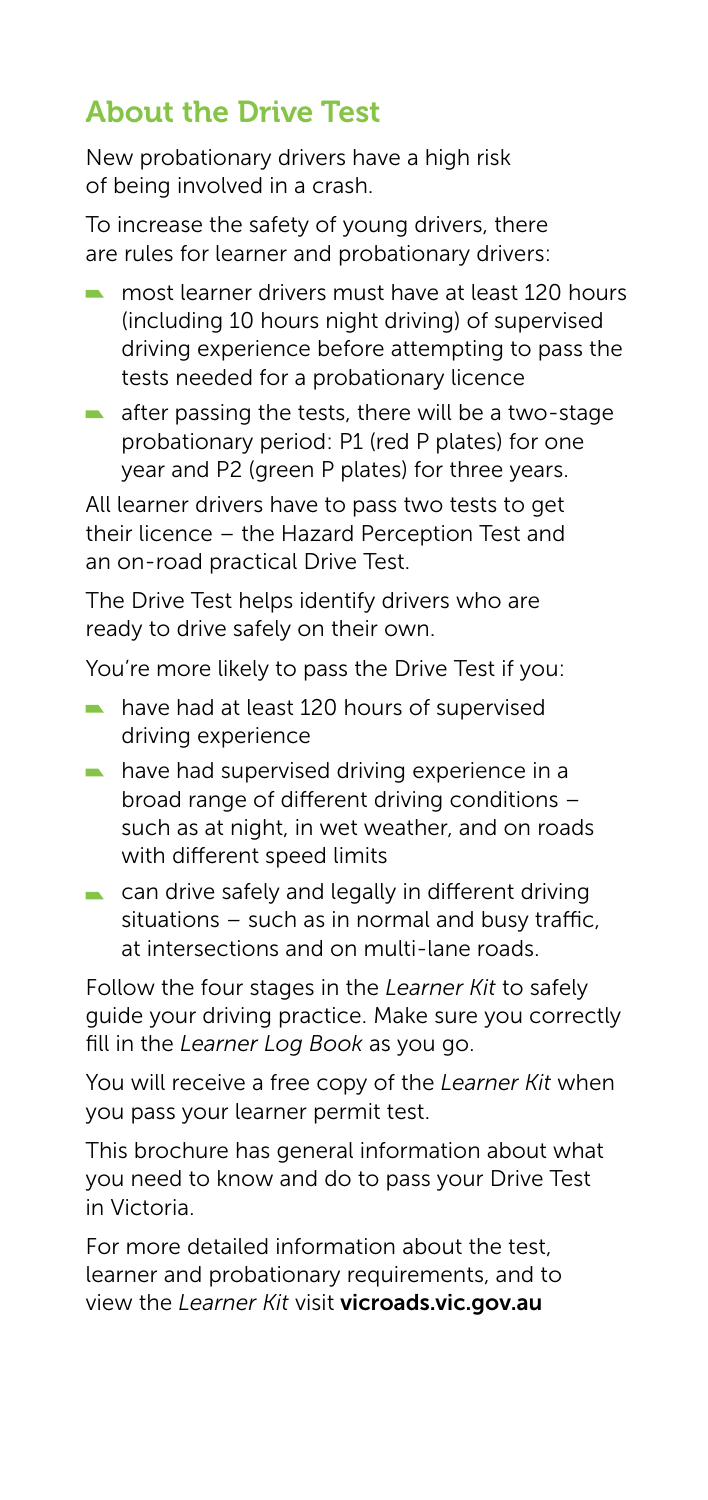

## What tests must I pass to get my licence?

- a Hazard Perception Test requiring you to watch videos showing real driving situations and respond to potential hazards. You must be aged at least 17 years and 11 months to take this test. You have to pass it before you take your practical Drive Test
- an eyesight check
- **a** a practical Drive Test that takes about 30 minutes. You must be at least 18 years of age to take this test. For young learner drivers there are also some driving experience requirements (please check the *Learner Kit* or VicRoads website).

The practical Drive Test checks that you can:

- $\blacksquare$  drive safely
- control the car smoothly
- **n** obey the road rules
- co-operate with other road users.

If you have a disability or difficulty understanding English you should tell VicRoads when booking an appointment for your test.

#### What do I need to bring to my test?

- your current Victorian learner permit card
- your appointment number and/or appointment receipt
- $\blacksquare$  if you're under 21 years old you must bring your *Learner Log Book* to prove you have completed a minimum of 120 hours of supervised driving experience. The *Learner Log Book* must be filled in correctly.
- $\blacksquare$  if you're an overseas licence holder you must provide proof of your overseas licence. If your overseas licence is not in English, you need to provide an English translation of it by a qualified translator, or an International Driving Permit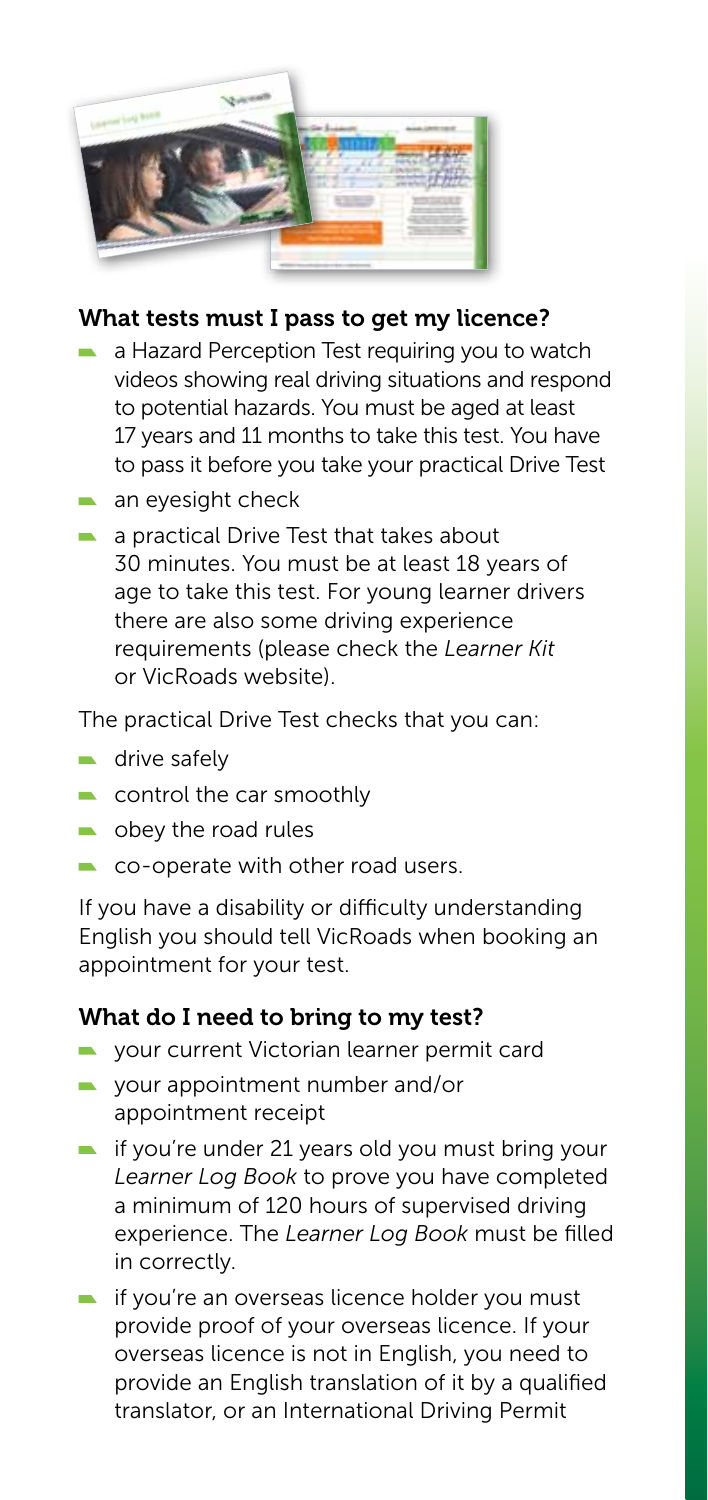- $\blacksquare$  if you do not have an Australian learner permit with a photo, full evidence of identity is required. Check what type of documents you can use to prove your identity at vicroads.vic.gov.au
- **payment for your licence (VicRoads accepts** cash, cheque and EFTPOS (Visa and Mastercard).

If you can't provide documents that prove your identity on the day of your test, or you have not filled in the *Learner Log Book* correctly, or you are late for your appointment, you will not be able to take the test, your appointment and test fees will not be refunded, and you will have to wait at least six weeks before you can take the test.

#### What vehicle can I use for the practical Drive Test?

You will take the test in a car provided by you or your driving instructor. It must:

- $\blacksquare$  be registered, roadworthy, and clean
- $\blacksquare$  have both driver and passenger side mirrors
- $\blacksquare$  have a windscreen demister and a functioning rear demister (where fitted)
- have a seatbelt for all occupants
- $\blacksquare$  be able to maintain a comfortable temperature
- $\blacksquare$  be fitted with L plates
- $\blacksquare$  have a primary speedometer (as fitted by the vehicle manufacturer) that can be viewed by the licence testing officer at all times. If visibility of a primary speedometer is compromised, a supplementary unit may be used (refer to VicRoads website)
- $\blacksquare$  be capable of having the headlights (low beam) turned on during the test
- **be fitted with a centrally mounted handbrake** accessible by the person in the front passenger seat (this is not required in a dual control vehicle if a driving instructor is in the front passenger seat). Vehicles fitted with electric or foot operated park brakes cannot be used for solo tests
- $\blacksquare$  be of a body type that allows each person to be able to exit the vehicle from a door directly beside them during the test
- $\blacksquare$  have normal manual transmission if you want a manual driver licence to be issued.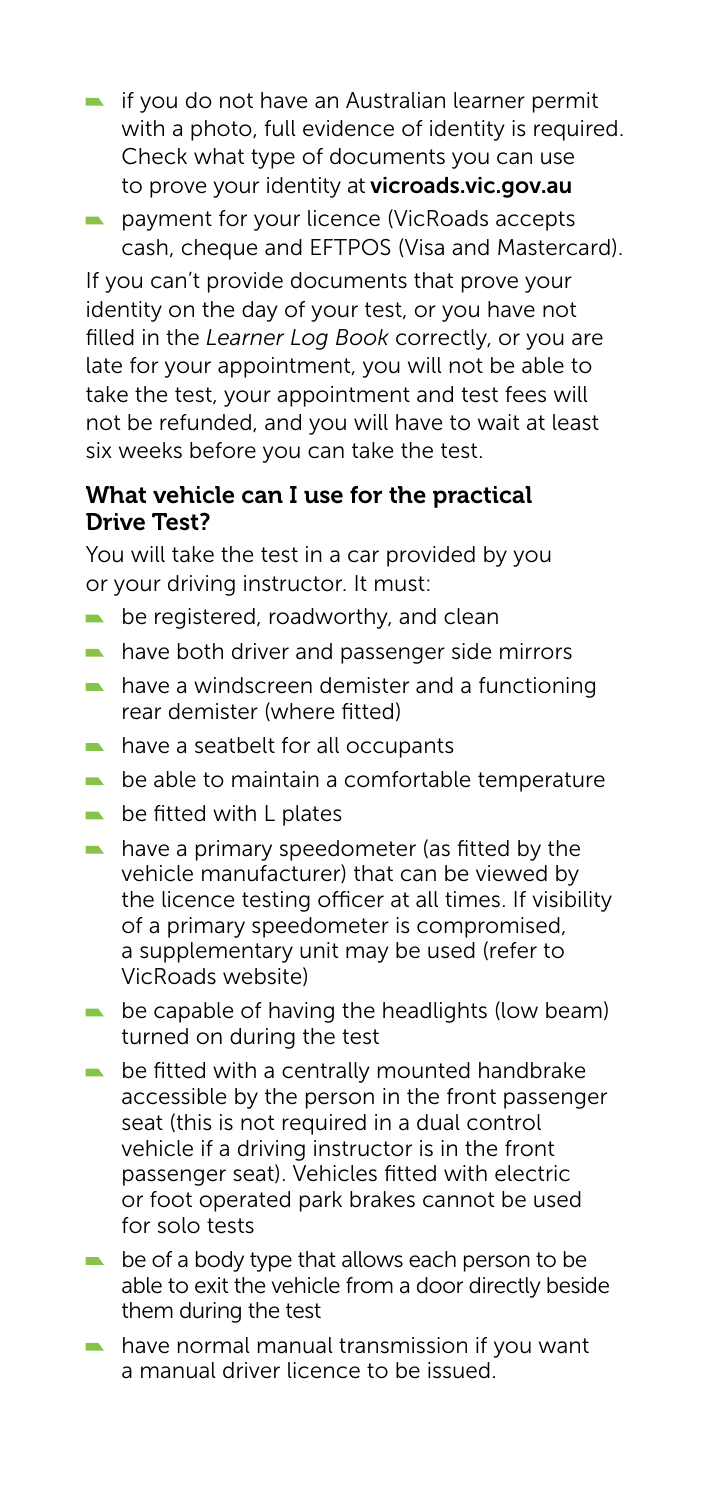Speed warning devices, cruise control and navigators must be turned off during the test. Parking sensors and reverse cameras can be left on.

If a dual control vehicle is used it must have working elecronic buzzers fitted or dual control pedal covers.

## Who is allowed in the car during my Drive Test?

A VicRoads licence testing officer will conduct the test. Sometimes a second VicRoads officer may be in the car to receive training or to monitor the testing officer's performance. This second officer will not affect your test.

A qualified driving instructor (with a Driver Instructor Authority number) may sit in the front passenger seat during your test, provided the vehicle has dual controls, but they are not allowed to communicate with you or in any way influence your driving during the test.

## What will happen during the Drive Test?

After you complete some administrative tasks, you'll walk to your car with the licence testing officer for a short pre-drive check (see next page), then the Drive Test will begin.

The test takes about 30 minutes in total, in two parts:

- $\blacksquare$  the first part involves five to ten minutes of driving in less challenging situations to assess your basic driving abilities and readiness to continue the test. At the end of this first part, you will be asked to pull over to the kerb and the testing officer will assess and record your performance
- $\blacksquare$  the second part involves 20 minutes driving in a wider range of traffic conditions to assess your driving ability more thoroughly in normal day-to-day driving tasks.

Your testing officer will give you simple, clear instructions throughout the test, such as:

*'At the next street, turn right'*

If you're unsure of an instruction, ask for it to be repeated.

If you do anything unsafe, the Drive Test will be stopped and you will fail.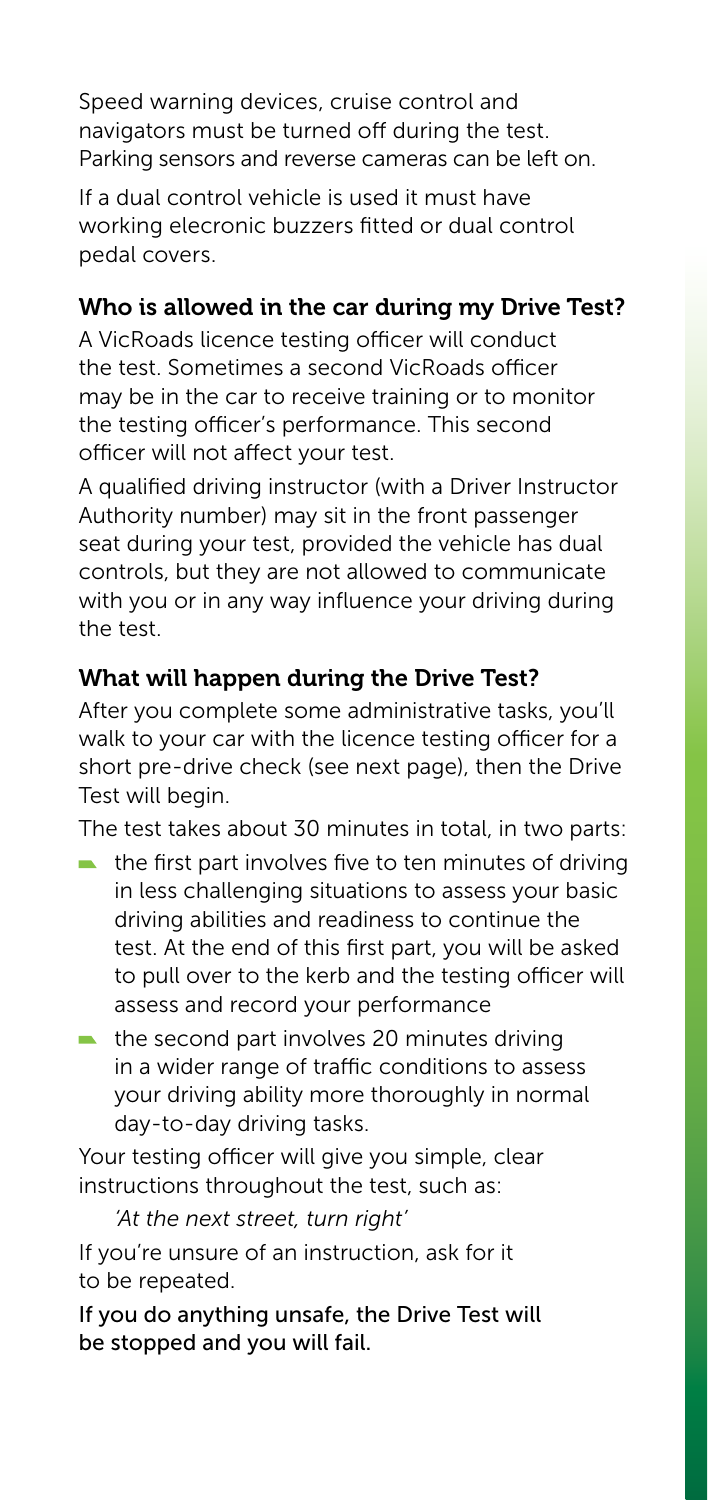# The pre-drive check

You must be able to identify and operate the following vehicle controls:

- $\blacksquare$  turn indicators
- $\blacksquare$  brake lights
- $horn$
- $\blacksquare$  headlights (high and low beam)
- hazard lights
- windscreen washer and wipers

You must be able to identify the handbrake or park brake.

You must be able to identify but not operate the following controls:

- windscreen demister
- **rear window demister (where fitted)**

You must be able to start the engine.

If your brake lights or any of these controls don't work properly, the assessment may not continue.

#### Please note that during the Drive Test, you'll be required to have your vehicle's headlights on low beam.

## How your driving will be assessed

The first part of the Drive Test takes place in less challenging driving situations. You'll be asked to turn left and right at intersections, change lanes, reverse park or do a three point turn, and then stop the car so the testing officer can calculate your score for the first part of the test. If you pass, you will continue on to the second part of the test. If not, you'll return to the VicRoads Customer Service Centre to receive feedback about your driving.

The second part of the test takes place on busier roads. You'll be assessed when you turn left and right at different intersections, change lanes, merge with other traffic, and drive along straight and curved sections of road. At the end of the test you will return to the VicRoads Customer Service Centre and receive your results.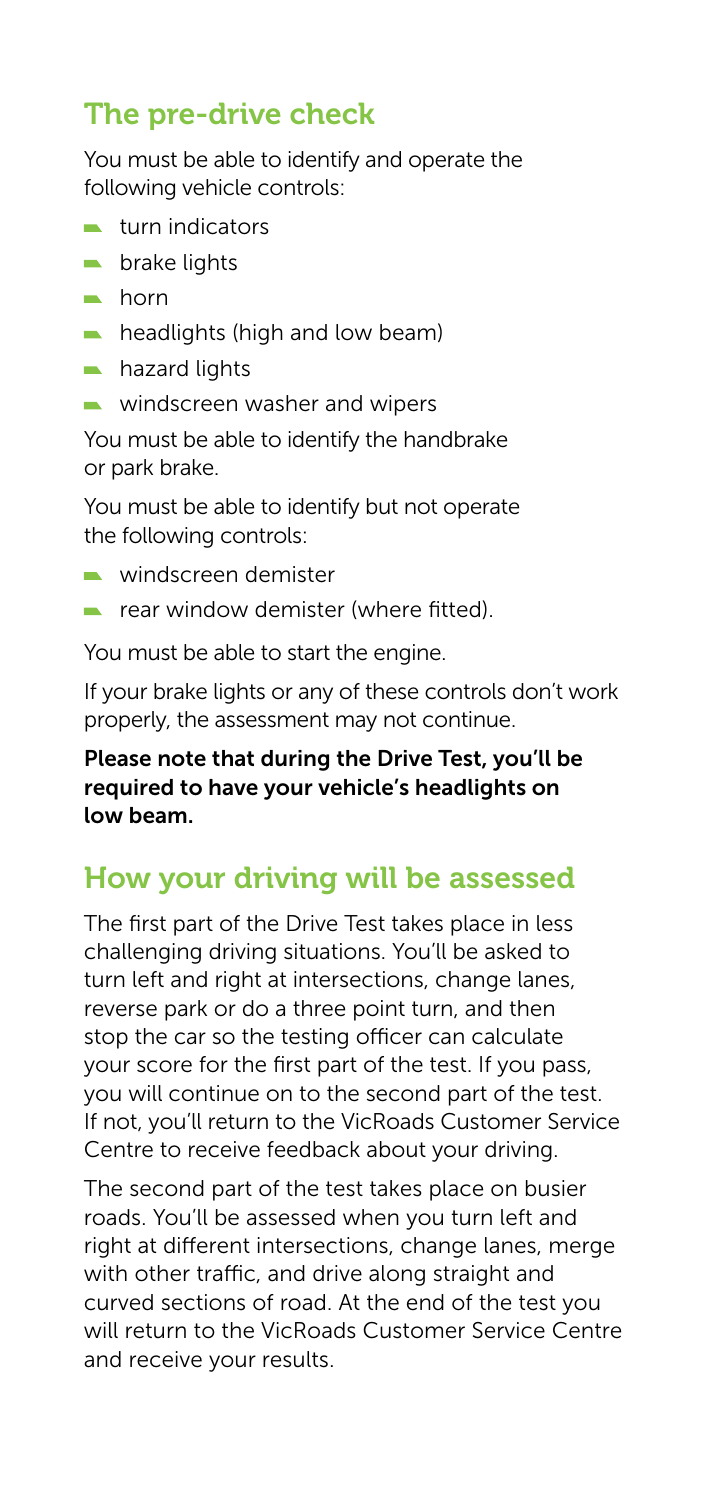During the test, the testing officer will award points for your driving performance when you demonstrate the following safe driving skills:

#### **Observation**

Safe drivers are aware of other road users and road conditions at all times while driving. You should look ahead of your car and use head checks and your mirrors to maintain a high level of awareness – especially when turning at intersections, stopping or slowing, changing lanes, and entering or leaving the flow of traffic.

## Signal use

Safe drivers communicate their intentions to other road users. You must signal for long enough to warn other drivers and road users (at least three seconds, provided this does not cause an unsafe situation) before turning, diverging or changing lanes and for at least five seconds if you're pulling out from the kerb.

## Gap selection

When moving into the traffic flow, safe drivers carefully observe traffic and then choose safe gaps so other drivers don't have to take action to avoid a crash. They also choose the first safe gap to enter and don't cause unnecessary delays to other road users. You must carefully observe the traffic and choose the first safe gap when moving into traffic from an intersection, when merging, or when starting off from the kerb.

## Speed choice

Speed choice is a key issue for safe driving. Exceeding the speed limit by as little as 5km/h increases your crash risk. Safe drivers do not exceed the speed limit, but when it is safe to do so they drive close to the speed limit so that traffic can flow smoothly. They continually monitor traffic and road conditions and adjust their speed if needed. You must show that you can drive at a suitable speed within the speed limit, which is safe for the conditions.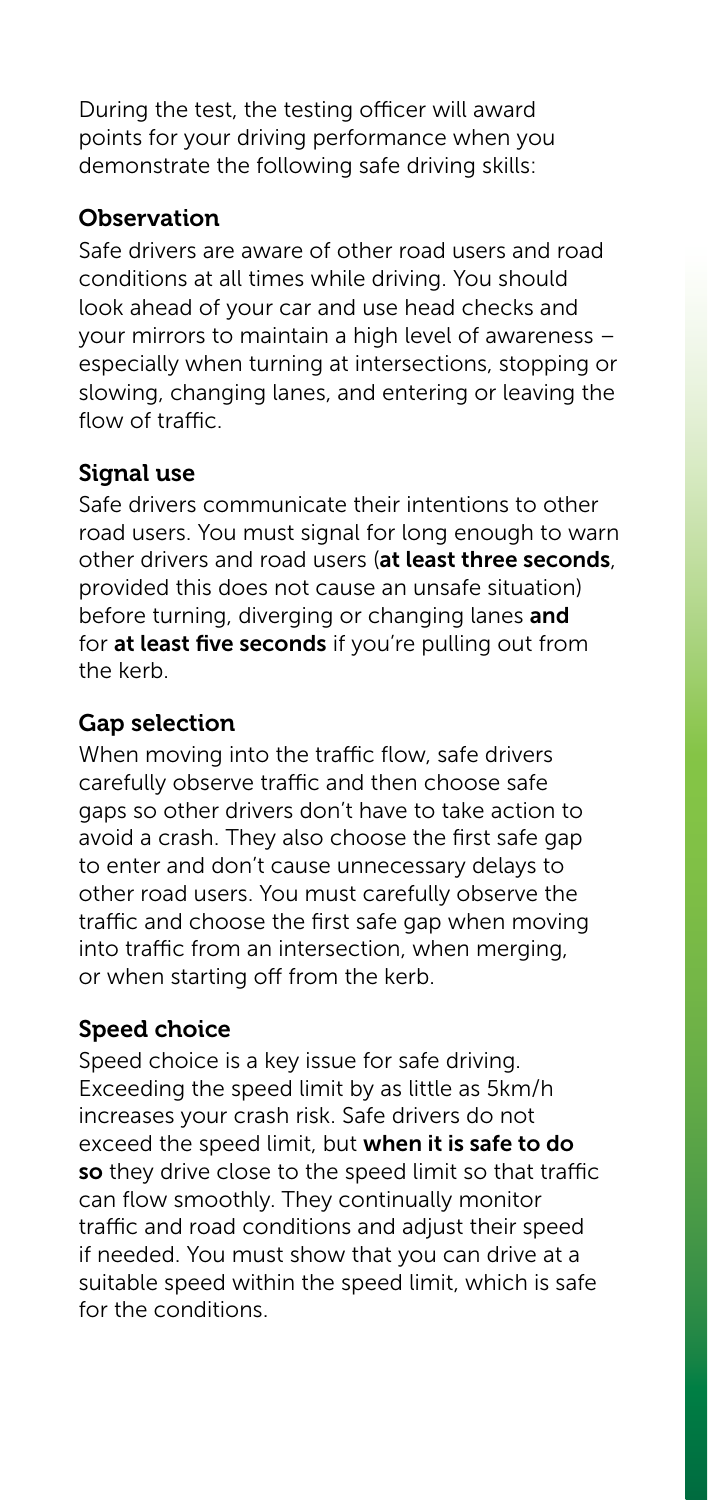## Following distance

Following other vehicles too closely is a significant cause of crashes – especially for young drivers. Safe drivers leave sufficient distance between their car and vehicles in front so there's time to deal with unexpected events. You must leave at least two seconds between you and any vehicle ahead  $$ and longer in poor driving conditions.

#### Lateral position

Safe drivers choose the best lane to drive in, steer a smooth path, follow a safe and legal path when turning at an intersection and stay completely within their lane. They keep a safe distance between their car and other road users, including parked cars. During the test, you must choose an appropriate lane, position your car safely within the lane and follow a safe and legal path at all times.

#### Stop position

When you are required to stop – for example at Stop signs, traffic lights, and crossings – you must stop the car in the correct position. Safe drivers stop close to (but not over) the Stop line. This ensures the safety of other road users and gives the driver the best opportunity to detect potential hazards and to select a safe gap before moving off.

#### Parking

Most Drive Tests include a reverse parking task to assess your ability to control the car at slow speed. You must show you can signal correctly, look for potential hazards behind the car and complete the parking task safely and efficiently. You must finish with the car parked near the kerb and at a safe distance from the vehicle in front. You also need to move off again safely by signalling correctly and selecting a safe gap.

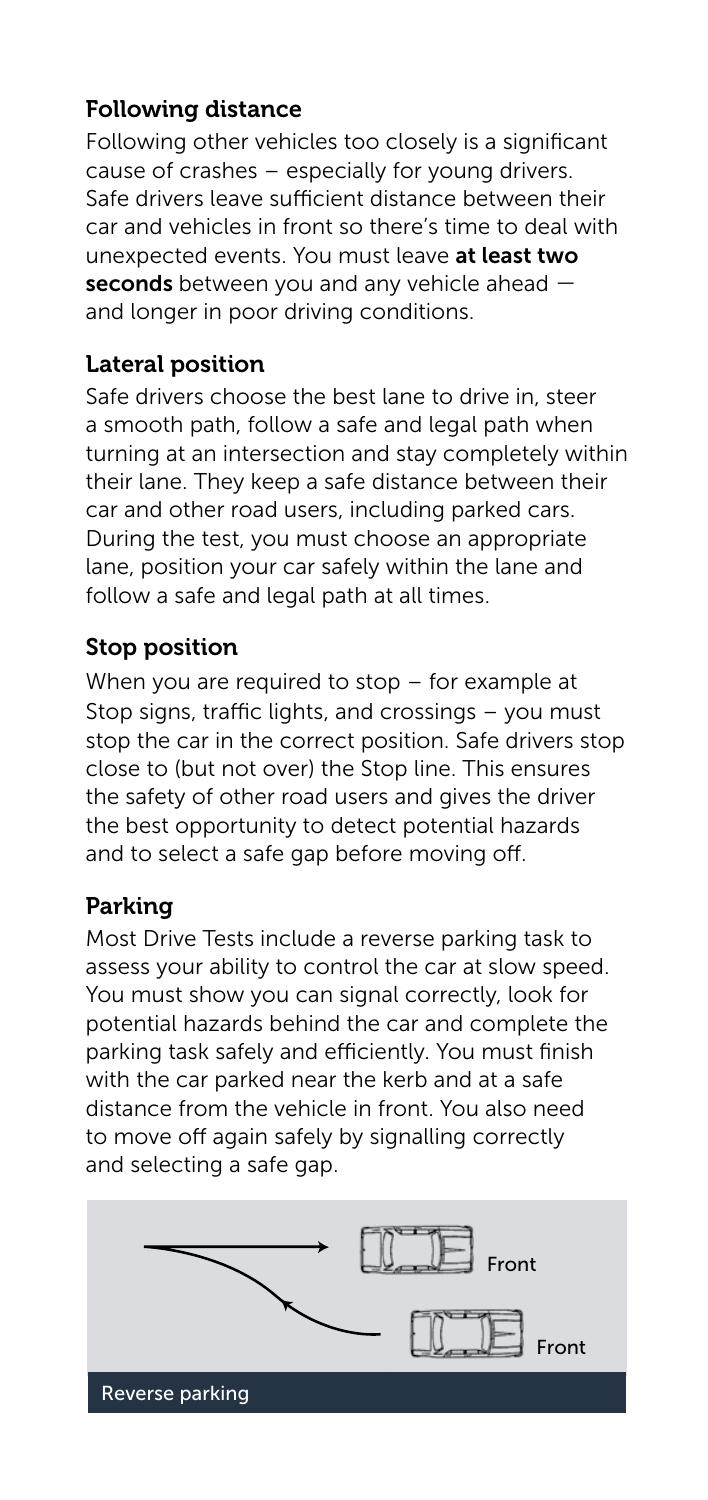#### Three point turn

If there is no opportunity to do a reverse parking task, you may be asked to do a three point turn. You must show you can look for potential hazards before and while making the turn and then while reversing the car. You are allowed to use a driveway when making the turn, but you must not drive onto private property. You should not hit or mount the kerb. You need to use your indicators correctly and move off on the correct side of the road.



#### Control

Safe drivers are in full control of their vehicle at all times. To demonstrate this you must accelerate and brake smoothly during all manoeuvres. If you are driving a manual, you must avoid stalling the engine and use the clutch and gears smoothly. You must not coast in neutral or with the clutch disengaged for more than 50 metres.

## Serious errors while driving

The Drive Test is designed to assess your ability to drive safely. You will be penalised if you do something during the test that creates an unsafe situation, or if you do something that could create an unsafe situation.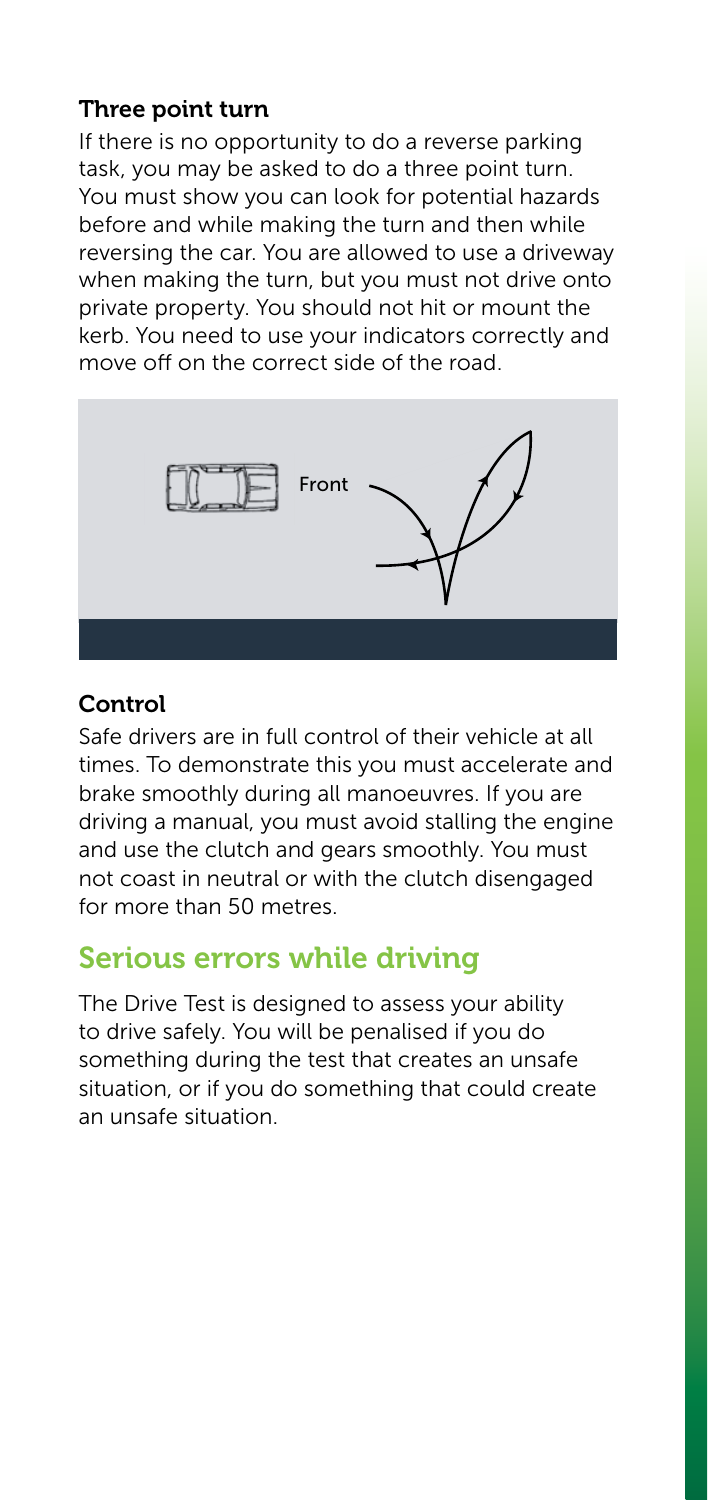The most serious penalty – where the test is stopped and you fail immediately – is used if you do something that puts you or other road users at *immediate* risk of a crash or injury. Immediate termination will be applied if you:

- have a collision with another vehicle or mount the kerb while driving
- exceed the speed limit by 5km/h or more at any time
- $\blacksquare$  exceed the speed limit by any amount for five seconds or more
- $\blacksquare$  exceed the speed limit by any amount in a school zone when the school zone is in operation
- fail to give way, signal, or check for other road users so that someone else has to take action to avoid a collision
- $\blacksquare$  stop the car in a dangerous position
- **number** drive through a Stop sign or red traffic light
- disobey a direction given by your testing officer or a member of the Victoria Police
- do anything that requires your instructor or testing officer to provide verbal or physical assistance during the Drive Test
- do anything else that creates an unsafe situation.

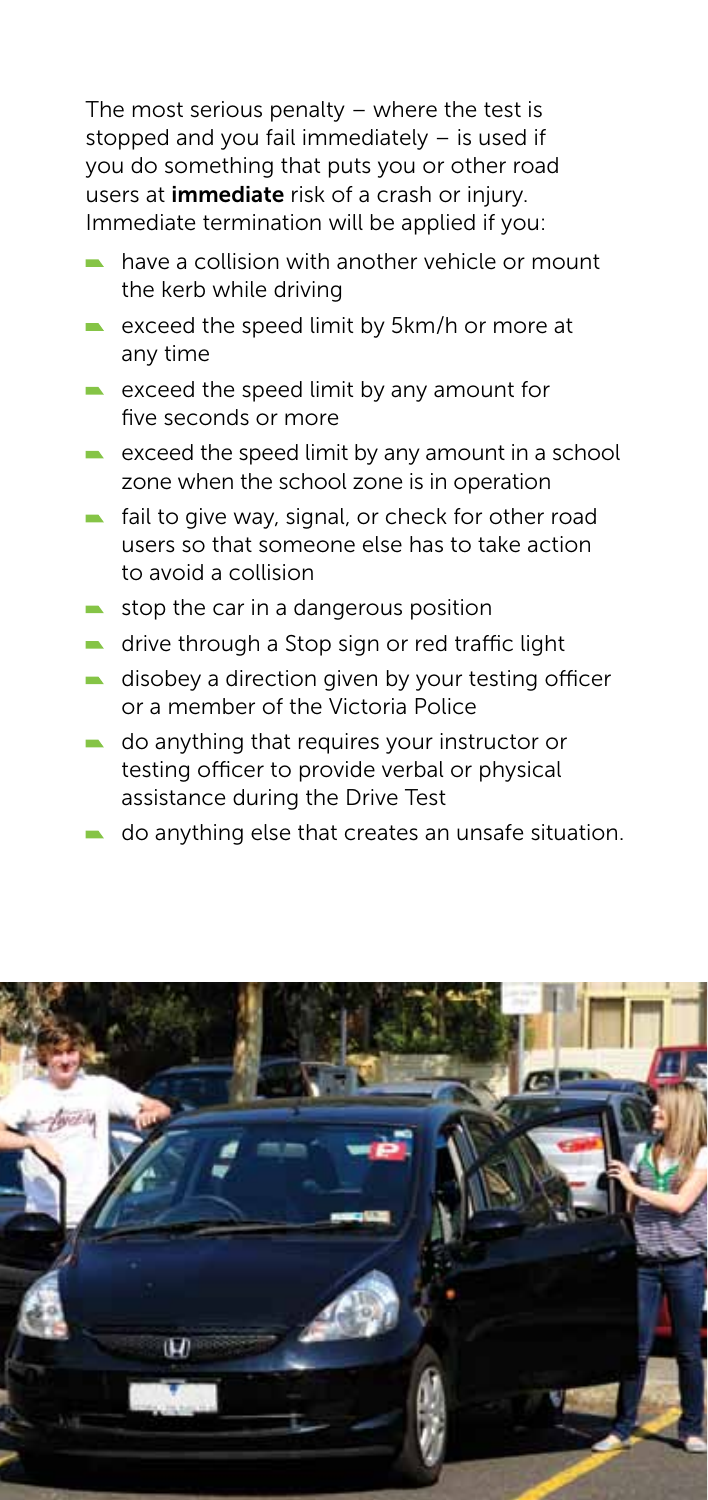A penalty called a Critical Error applies if you do something that could create an unsafe situation but is not an immediate danger during the test.

A critical error will be recorded if you:

- drive too slowly for the conditions or fail to move off when safe to do so from traffic lights or a Stop or Give Way sign
- $\blacksquare$  fail to look for other road users when necessary for safety (but no evasive action is required from other road users)
- $\blacksquare$  fail to signal when required (but no evasive action is required from other road users)
- block a pedestrian crossing but no pedestrians are affected
- $\blacksquare$  allow one wheel of your car to mount the kerb when parking or leaving a parking space
- $\blacksquare$  stall your car
- slow and pause but do not stop your car completely at a Stop sign (but other road users or pedestrians are not endangered)
- do something else that is potentially unsafe but does not result in an immediate risk of collision or injury.

#### If you have too many Critical Errors you will fail.

## After the test

The testing officer will give you feedback at the VicRoads Customer Service Centre. You will be told whether you passed or failed, and if there are aspects of your driving which need improvement.

If you fail the test, the feedback will help you focus your practice on specific areas before you attempt the test again.

Remember you are more likely to pass the test if you have at least 120 hours (including 10 hours night driving) of supervised driving experience in a range of different conditions.